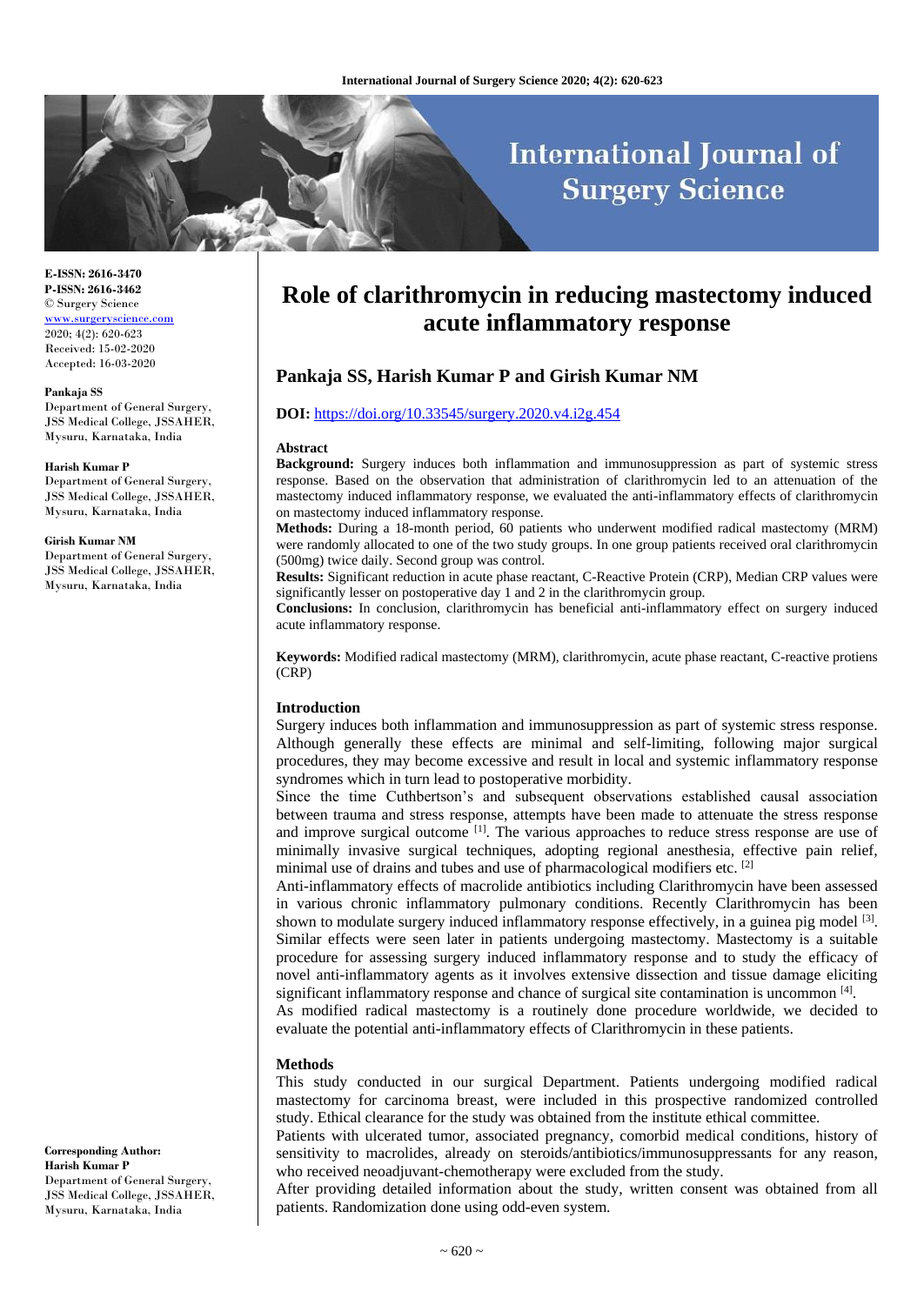Patients in the clarithromycin group were started on oral clarithromycin (500mg), twice daily from the preoperative day and continued till third postoperative day.

Blood samples were collected on the preoperative day to check the baseline level of laboratory parameters such as Total Leukocyte Count, Neutrophils percentage, and C-reactive protein (CRP) levels.

All patients received premedication drugs. All patients were given prophylactic antibiotics as per our institute protocol.

**Surgical procedure:** Mastectomy was carried out using energy source or scissors, under standard anesthesia protocol (suxamethonium, thiopentone sodium, vecuronium and morphine).

Patients received Intravenous or Intramuscular analgesics in initial 24hrs and per oral paracetamol till 5<sup>th</sup> post-operative day for pain management. Blood samples were collected to assess laboratory parameters (TLC, Neutrophils percentage) and CRP levels on  $1<sup>st</sup>$ ,  $2<sup>nd</sup>$  and  $5<sup>th</sup>$  postoperative day (POD).

**Statistical analysis:** Parameters analyzed using the statistical software package SPSS.10 version.

Mean interval changes were calculated for the laboratory and clinical parameters alone. Mean interval change is the mean of the difference between each POD. The tests employed were Chi square test for all categorical parameters, ANOVA test for all continuous variables, P value <0.05, was considered significant.

#### **Results**

# **CONSORT diagram showing the flow of participants through each stage of the study**



### **Baseline data**

Mean age at diagnosis and treatment was 46.73 with standard deviation of  $\pm$  10.81 Both study and control groups were comparable in terms of age, weight, body mass index and duration of surgery. All patients were non-smokers as well. (Table 1).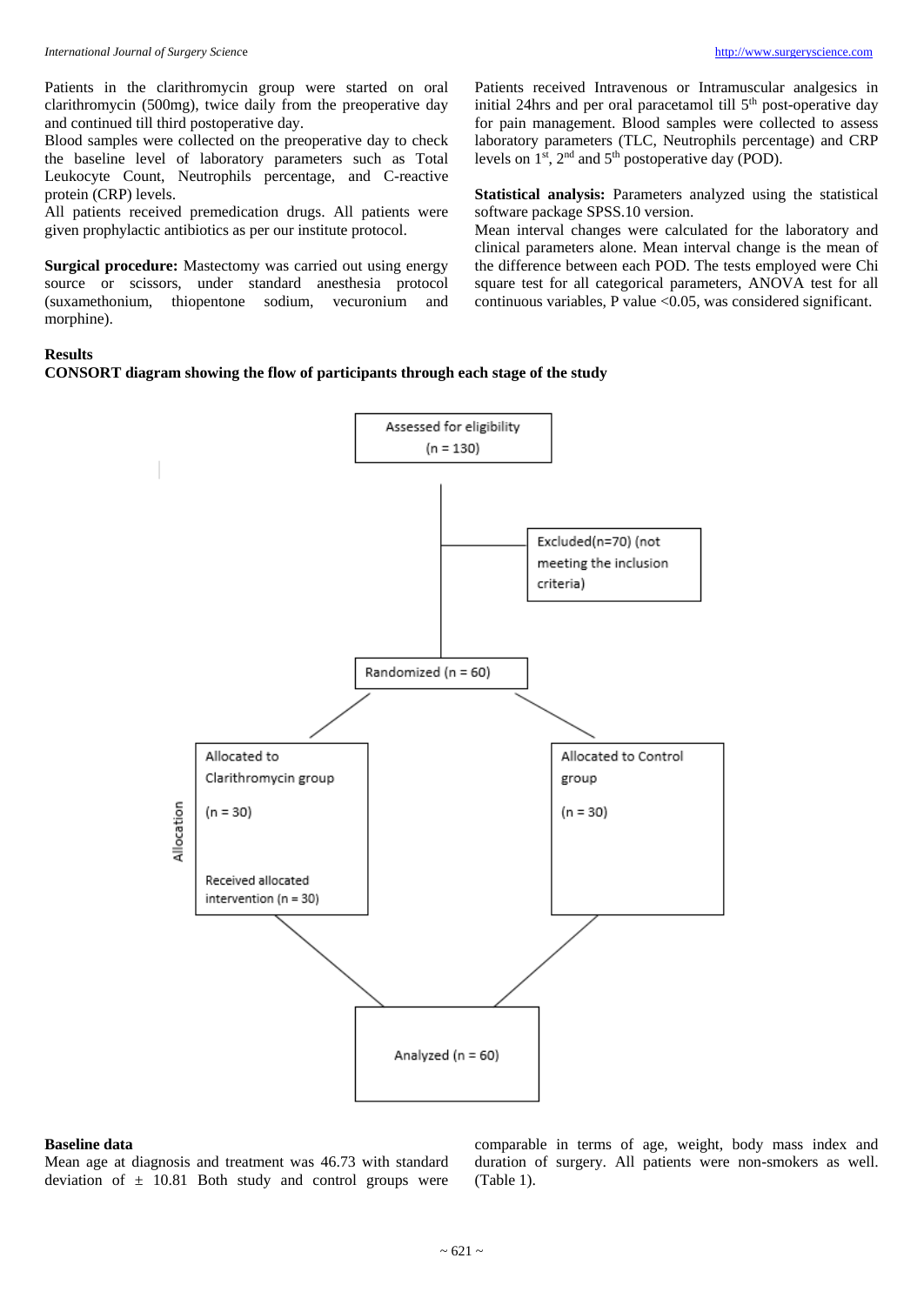#### **Table 1:** Baseline Data

|                               | $Mean \pm SD$ (Range)         |                                |         |
|-------------------------------|-------------------------------|--------------------------------|---------|
|                               | <b>Control</b>                | <b>Clarithromycin</b>          | P value |
| Age (in yrs)                  | $46.73 \pm 10.81$ (28-70)     | $44.40 \pm 9.78$ (22-65)       | 0.330   |
| Weight (in kgs)               | $51.63 \pm 11.35(33-80)$      | $48.87 \pm 9.97(30-72)$        | 0.427   |
| <b>BMI</b> ( $k\Omega/m^2$ )  | $22.37 \pm 4.53$ (14.22-30.0) | $21.10 \pm 3.99$ (15.15-32.43) | 0.383   |
| Duration of surgery (in mins) | $126.83 \pm 34.43(75-210)$    | $113.67 \pm 27.60$ (60-180)    | 0.178   |

## **Laboratory parameters**

There was leucocytosis, neutrophilia, on POD1 in both groups and the levels reached preoperative level on POD5. However in control group, slight neutrophilia and lymphopenia persisted till POD5.

Mean interval changes (MIC) did not differ significantly among the groups, for any of the parameters. (Table  $2 \& 3$ ).

| <b>Table 2:</b> Total Leukocyte count |                         |                                       |                       |       |  |  |
|---------------------------------------|-------------------------|---------------------------------------|-----------------------|-------|--|--|
| Cell type                             | Post-operative day(POD) | Mean Interval Change $\pm$ SD p-value |                       |       |  |  |
|                                       |                         | Control                               | Clarithromycin        |       |  |  |
| TLC (Cells/ $mm3$ )                   | POD <sub>1</sub>        | $10483 \pm 3545$                      | $10900 + 3751$        | 0.66  |  |  |
|                                       | POD <sub>2</sub>        | $9310 + 3032.5$                       | $9630 + 2372.27$      | 0.65  |  |  |
|                                       | POD <sub>5</sub>        | $7703 + 2694.24$                      | $8023.33 \pm 2419.41$ | 0.234 |  |  |
|                                       |                         |                                       |                       |       |  |  |

**Table 3:** Neutrophils percentage

| Cell type          | Post-operative day (POD) | Mean Interval Change $\pm$ SD p-value |                       |      |
|--------------------|--------------------------|---------------------------------------|-----------------------|------|
|                    |                          | Control                               | <b>Clarithromycin</b> |      |
| Neutrophil $(\% )$ |                          | $75.1 \pm 6.53$                       | $72.43 \pm 9.20$      | 0.20 |
|                    |                          | $71.96 \pm 7.43$                      | $70.5 + 9.79$         | 0.51 |
|                    |                          | $67.13 \pm 8.58$                      | $63 + 7.42$           | 0.84 |
|                    |                          |                                       |                       |      |

## **Acute phase reactant**:

C- reactive protein (CRP) levels  $\leq$ 3 and >3 mg/l were considered normal and high respectively. The degree of elevation of CRP was significantly lesser in clarithromycin group on POD1 and POD2 compared to control group (p value < 0.001 and 0.078 respectively) (Table 4).

**Table 4:** Acute phase reactant: CRP Comparison of Changes in Acute Phase Reactants

| Day              | C-Reactive protein (mg/l)<br>Median $\pm$ SD |                   |              |
|------------------|----------------------------------------------|-------------------|--------------|
|                  | <b>Control</b>                               | Clarithromycin    | p value      |
| POD <sub>1</sub> | $79.66 \pm 39.82$                            | $11.12 + 21.13$   | $* < 0.0001$ |
| POD <sub>2</sub> | $81.60 \pm 56.75$                            | $56.75 \pm 33.79$ | $*0.078$     |
| POD <sub>5</sub> | $6.45 + 12.52$                               | $13.8 + 12.92$    | 0.762        |

\*statistically significant among the groups

# **Discussion**

Pharmacological modifiers have been tried during preoperative, intraoperative and postoperative phases to modulate the various components of the stress response induced by surgery and anesthesia. However no single agent is found to be ideal. Currently regional anesthetic techniques utilizing local anesthetics are found to be the most powerful mode available to attenuate the endocrine-metabolic responses (the rise in cortisol, catecholamines, glucagon; hyperglycemia; insulin resistance and negative nitrogen balance) [5].

Pharmacological modifiers have been tried during preoperative, intraoperative and postoperative phases to modulate the various components of the stress response induced by surgery and anesthesia. However no single agent is found to be ideal. Currently regional anesthetic techniques utilizing local anesthetics are found to be the most powerful mode available to attenuate the endocrine-metabolic responses (the rise in cortisol, catecholamines, glucagon; hyperglycemia; insulin resistance and negative nitrogen balance)<sup>[5]</sup>.

Mastectomy provides a good opportunity for the study of immunomodulating effects of drugs like clarithromycin and other Macrolides, In addition to anti-inflammatory effects, clarithromycin has been shown to have significant anti-tumor effects with improved survival in clarithromycin treated non small cell lung cancer patients [6].

In our study clarithromycin showed to decrease the TLC & Neutrophils but both were found to be statistically NOT significant, however there was a statistically significant decrease in acute phase reactant CRP.

More numbers may be required to show significant difference in TLC and neutrophils, which is an inherent deficiency in this study.

One important limitation of using clarithromycin for immunomodulatory prophylaxis in surgical patients is the possibility of inducing antimicrobial resistance.

Our goal must be to attenuate the deleterious effects of the surgery induced inflammatory response while preserving the ability of the patient to mount an appropriate defense to the stress response of the preoperative period. Modulation of the stress response rather than simple inhibition is likely to confer substantial benefit.

In conclusion, clarithromycin has beneficial anti-inflammatory effect on surgery induced acute inflammatory response. Further placebo-controlled trials with larger numbers of patients and different operative procedures should be conducted to ascertain the beneficial immunomodulatory effects on preoperative stress response.

**Acknowledgements Declarations Funding:** none

**Conflict of interest:** Authors declare no conflict of interest. Ethical approval: Institution ethical clearance obtained*.*